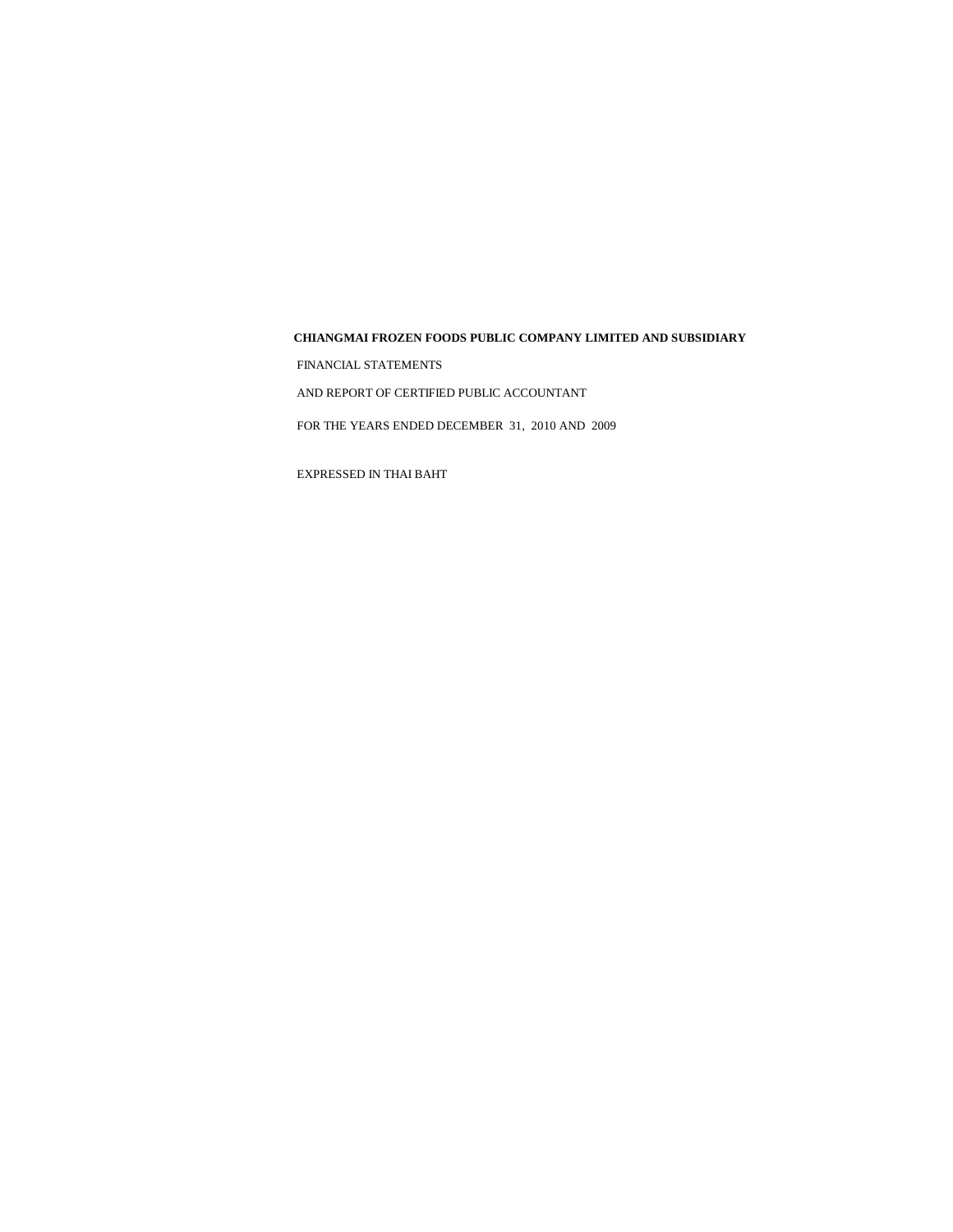#### **BALANCE SHEETS**

### **AS AT DECEMBER 31, 2010 AND 2009**

|                                               |              | In Baht              |               |                      |               |  |
|-----------------------------------------------|--------------|----------------------|---------------|----------------------|---------------|--|
|                                               |              | Consolidated         |               | Separate             |               |  |
|                                               |              | financial statements |               | financial statements |               |  |
| <b>ASSETS</b>                                 | <b>Notes</b> | 2010                 | 2009          | 2010                 | 2009          |  |
| <b>CURRENT ASSETS</b>                         |              |                      |               |                      |               |  |
| Cash and cash equivalents                     | 6            | 180,543,896          | 267,997,777   | 159,538,653          | 242,470,505   |  |
| Short - term investments                      | 7            | 305,563,080          | 50,000,000    | 300,000,000          | 50,000,000    |  |
| Trade accounts receivable - related companies | 5.2,8        | 8,393,339            | 8,047,337     | 21,678,626           | 15,625,755    |  |
| - other companies - net                       | 8            | 44,525,784           | 36,213,991    | 36,831,724           | 29,209,790    |  |
| Loan to related company                       | 5.2          |                      | 24,500,000    |                      | 24,500,000    |  |
| Inventories - net                             | 9            | 309,958,460          | 401,603,038   | 309,958,460          | 401,603,038   |  |
| Other current assets                          |              |                      |               |                      |               |  |
| Accounts receivable - planters - net          | 10           | 36,184,230           | 26,671,709    | 36,184,230           | 26,671,709    |  |
| Value added tax receivable                    |              | 1,633,661            | 1,638,826     | 1,611,619            | 1,624,182     |  |
| Others                                        |              | 1,822,277            | 1,205,201     | 1,808,861            | 1,188,969     |  |
| Total other current assets                    |              | 39,640,168           | 29,515,736    | 39,604,710           | 29,484,860    |  |
| TOTAL CURRENT ASSETS                          |              | 888,624,727          | 817, 877, 879 | 867, 612, 173        | 792,893,948   |  |
| <b>NON - CURRENT ASSETS</b>                   |              |                      |               |                      |               |  |
| Fixed deposits pledged as collateral          | 11           | 14,491,685           | 14,416,580    |                      |               |  |
| Investments in subsidiary                     | 12           |                      |               | 23,353,658           | 23,353,658    |  |
| Property, plant and equipment - net           | 13           | 426,340,446          | 448,455,591   | 424,849,043          | 448,386,945   |  |
| Non operating assets - net                    | 14           | 23,369,146           | 21,076,158    | 23,369,146           | 21,076,158    |  |
| Computer software - net                       | 15           | 2,798,886            | 182,260       | 2,798,886            | 182,260       |  |
| Other non - current assets                    |              | 3,205,087            | 3,473,214     | 3,204,187            | 3,472,314     |  |
| TOTAL NON - CURRENT ASSETS                    |              | 470,205,250          | 487,603,803   | 477,574,920          | 496, 471, 335 |  |
| <b>TOTAL ASSETS</b>                           |              | 1,358,829,977        | 1,305,481,682 | 1,345,187,093        | 1,289,365,283 |  |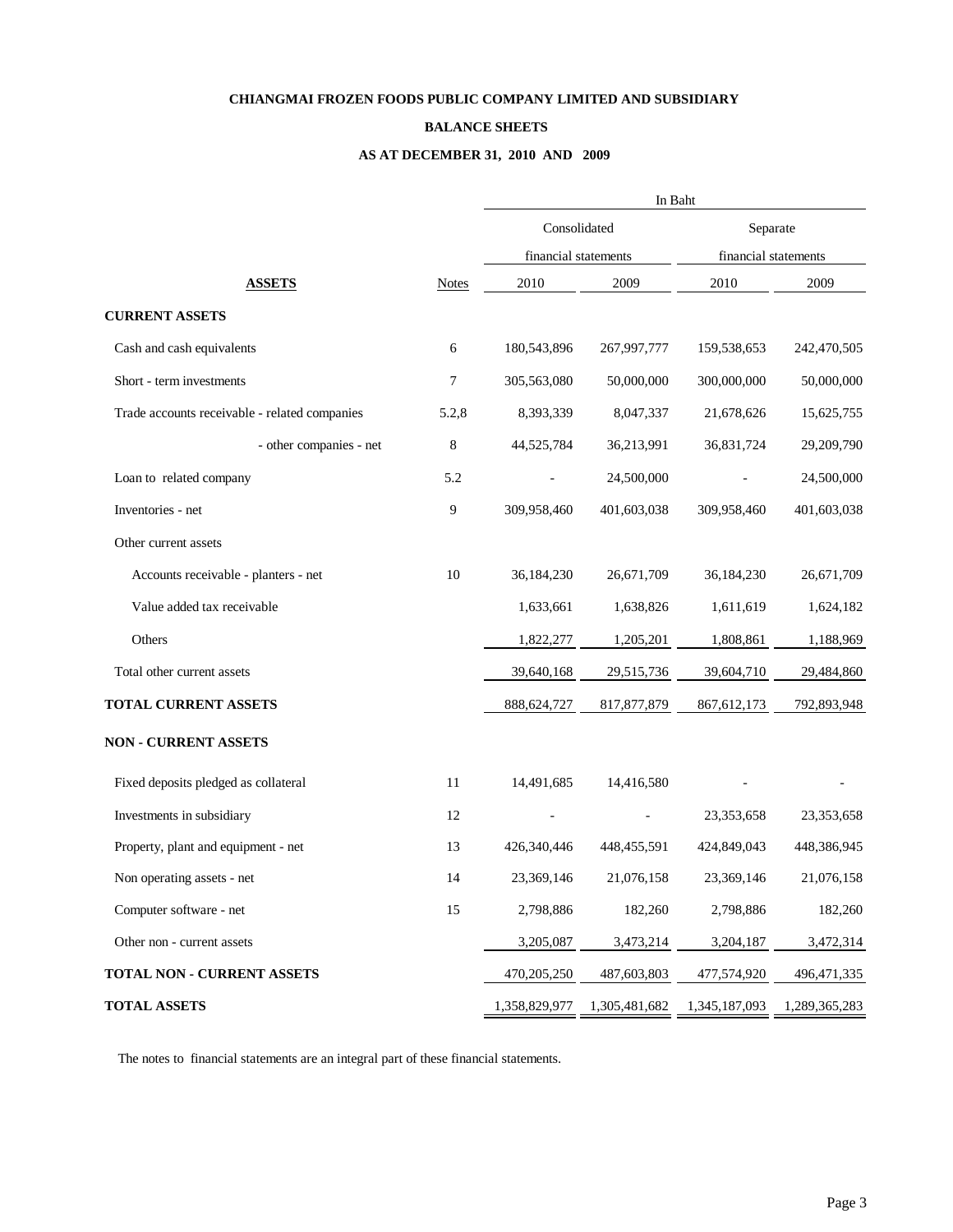## **BALANCE SHEETS (CONTINUED)**

**AS AT DECEMBER 31, 2010 AND 2009**

|                                             |               | In Baht       |                      |               |                      |  |
|---------------------------------------------|---------------|---------------|----------------------|---------------|----------------------|--|
|                                             |               | Consolidated  |                      | Separate      |                      |  |
|                                             |               |               | financial statements |               | financial statements |  |
| <b>LIABILITIES AND SHAREHOLDERS' EQUITY</b> | <b>Notes</b>  | 2010          | 2009                 | 2010          | 2009                 |  |
| <b>CURRENT LIABILITIES</b>                  |               |               |                      |               |                      |  |
| Trade accounts payable                      |               | 37,844,294    | 47,923,858           | 37,844,294    | 47,923,858           |  |
| Payable from acquisition of assets          |               | 2,240,552     | 717,998              | 2,240,552     | 717,998              |  |
| Accrued income tax                          |               | 1,375,966     | 749,651              | 1,375,966     |                      |  |
| Accrued expenses - related companies        | 5.2           | 4,037,604     | 3,650,486            | 3,501,026     | 3,122,059            |  |
| - other companies                           |               | 39,949,425    | 43,041,639           | 39,131,689    | 42,016,575           |  |
| Other current liabilities                   |               | 2,412,106     | 1,330,862            | 2,372,857     | 1,302,702            |  |
| <b>TOTAL CURRENT LIABILITIES</b>            |               | 87,859,947    | 97,414,494           | 86,466,384    | 95,083,192           |  |
| <b>SHAREHOLDERS' EQUITY</b>                 |               |               |                      |               |                      |  |
| Share capital - Baht 1 par value            |               |               |                      |               |                      |  |
| Authorized shares                           |               |               |                      |               |                      |  |
| 381,146,251 common shares                   | 17            | 381,146,251   | 381,146,251          | 381,146,251   | 381,146,251          |  |
| Issued and paid - up shares                 |               |               |                      |               |                      |  |
| 381,145,725 common shares                   |               | 381,145,725   | 381,145,725          | 381,145,725   | 381,145,725          |  |
| Premium on share capital                    |               | 68,000,000    | 68,000,000           | 68,000,000    | 68,000,000           |  |
| Retained earnings                           |               |               |                      |               |                      |  |
| Appropriated for legal reserve              | 18            | 38,115,000    | 38,115,000           | 38,115,000    | 38,115,000           |  |
| Unappropriated                              |               | 783,709,305   | 720,806,463          | 771,459,984   | 707,021,366          |  |
| TOTAL SHAREHOLDERS' EQUITY                  |               | 1,270,970,030 | 1,208,067,188        | 1,258,720,709 | 1,194,282,091        |  |
| TOTAL LIABILITIES AND SHAREHOLDERS' EQUITY  | 1,358,829,977 | 1,305,481,682 | 1,345,187,093        | 1,289,365,283 |                      |  |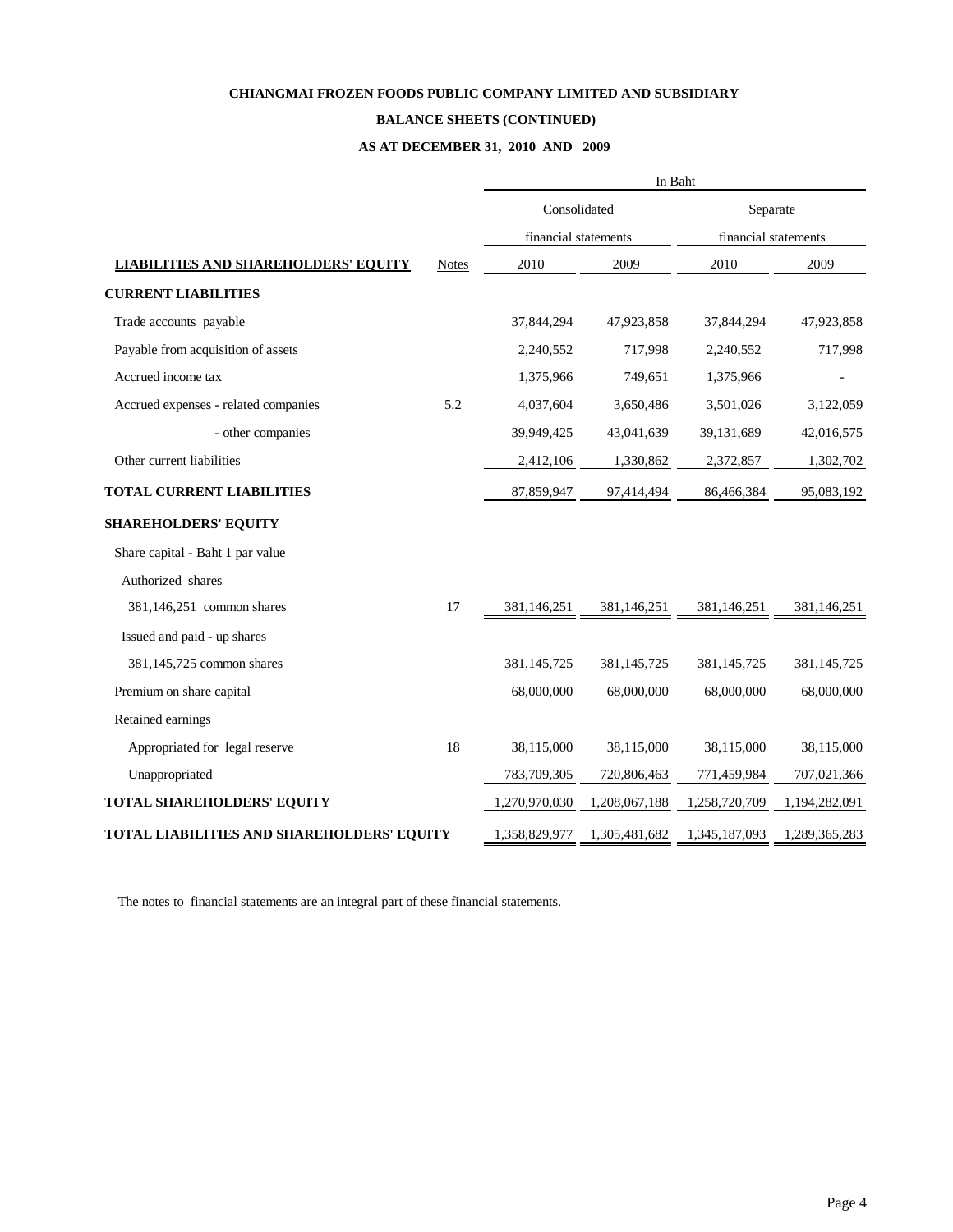### **STATEMENTS OF INCOME**

### **FOR THE YEARS ENDED DECEMBER 31, 2010 AND 2009**

|                                                   |             | In Baht              |                 |                                  |                 |  |  |
|---------------------------------------------------|-------------|----------------------|-----------------|----------------------------------|-----------------|--|--|
|                                                   |             | Consolidated         |                 | Separate<br>financial statements |                 |  |  |
|                                                   |             | financial statements |                 |                                  |                 |  |  |
|                                                   | <b>Note</b> | 2010                 | 2009            |                                  | 2009            |  |  |
| Revenues from sales                               |             | 1,367,578,383        | 1,321,454,879   | 1,349,072,122                    | 1,294,066,043   |  |  |
| Cost of sales                                     |             | (1,028,858,624)      | (913, 392, 443) | (1,027,217,303)                  | (912, 365, 692) |  |  |
| <b>Gross profit</b>                               |             | 338,719,759          | 408,062,436     | 321,854,819                      | 381,700,351     |  |  |
| Gain on exchange rate                             |             | 33,428,610           | 6,221,129       | 29,645,028                       | 3,606,131       |  |  |
| Other income                                      |             | 9,866,876            | 8,570,892       | 9,795,857                        | 8,935,473       |  |  |
| Profit before expenses                            |             | 382,015,245          | 422,854,457     | 361,295,704                      | 394,241,955     |  |  |
| Selling expenses                                  |             | (128, 365, 184)      | (119, 022, 195) | (110, 964, 710)                  | (101, 338, 706) |  |  |
| Administrative expenses                           |             | (52,674,602)         | (50,607,932)    | (50, 173, 559)                   | (48, 241, 079)  |  |  |
| Managements' remuneration                         |             | (41, 344, 419)       | (40, 126, 400)  | (38,990,619)                     | (37,608,200)    |  |  |
| Profit before income tax                          |             | 159,631,040          | 213,097,930     | 161,166,816                      | 207,053,970     |  |  |
| Income tax                                        | 23          | (1,443,142)          | (1,930,709)     | (1,443,142)                      |                 |  |  |
| <b>NET PROFIT</b>                                 |             | 158, 187, 898        | 211,167,221     | 159,723,674                      | 207,053,970     |  |  |
| Net profit attributable to:                       |             |                      |                 |                                  |                 |  |  |
| Equity holders of the parent                      |             | 158,187,898          | 211,167,221     | 159,723,674                      | 207,053,970     |  |  |
| Minority interest of the subsidiary               |             |                      |                 |                                  |                 |  |  |
|                                                   |             | 158, 187, 898        | 211,167,221     | 159,723,674                      | 207,053,970     |  |  |
| <b>BASIC EARNINGS PER SHARE</b>                   |             |                      |                 |                                  |                 |  |  |
| <b>NET PROFIT</b>                                 |             | 0.42                 | 0.55            | 0.42                             | 0.54            |  |  |
| Weighted average number of common shares (shares) | 381,145,725 | 381,145,725          | 381,145,725     | 381,145,725                      |                 |  |  |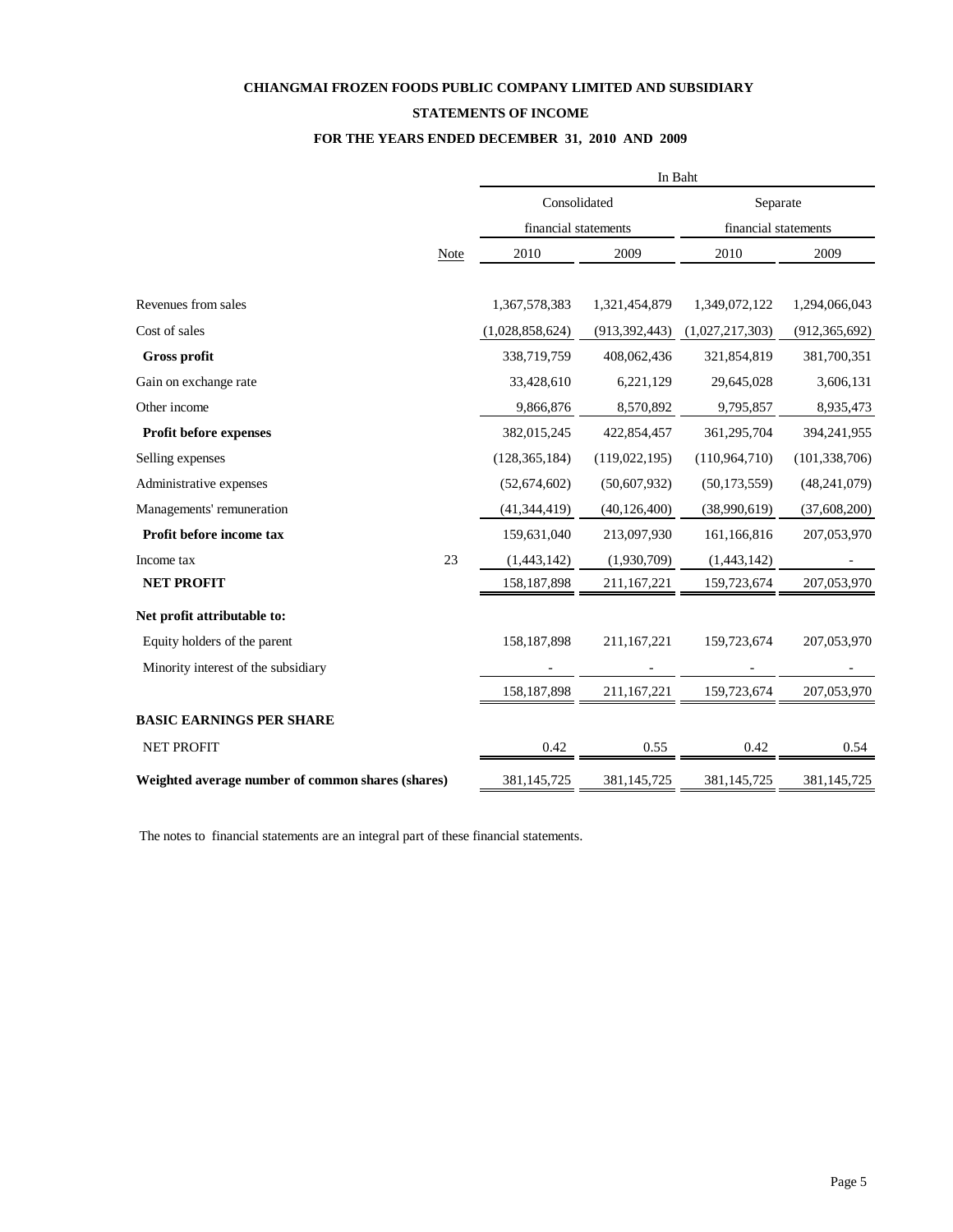# **CHIANGMAI FROZEN FOODS PUBLIC COMPANY LIMITED AND SUBSIDIARY CONSOLIDATED STATEMENTS OF CHANGES IN SHAREHOLDERS' EQUITY FOR THE YEARS ENDED DECEMBER 31, 2010 AND 2009**

|                                            |              | In Baht       |            |                          |                 |                 |  |
|--------------------------------------------|--------------|---------------|------------|--------------------------|-----------------|-----------------|--|
|                                            |              | Issued and    | Premium    | Retained earnings        |                 |                 |  |
|                                            |              | paid-up       | on share   | Appropriated             |                 |                 |  |
|                                            | <b>Notes</b> | share capital | capital    | for legal reserve        | Unappropriated  | Total           |  |
|                                            |              |               |            |                          |                 |                 |  |
| BALANCE as at January 1, 2009              |              | 346,496,592   | 68,000,000 | 34,650,000               | 746,986,060     | 1,196,132,652   |  |
| Net profit                                 |              |               |            | $\overline{\phantom{a}}$ | 211,167,221     | 211,167,221     |  |
| Increase in appropriated for legal reserve | 18           |               |            | 3,465,000                | (3,465,000)     |                 |  |
| Stock dividends                            | 17           | 34,649,133    |            | $\overline{\phantom{a}}$ | (34, 649, 133)  |                 |  |
| Dividends paid                             | 19           |               |            | $\overline{\phantom{a}}$ | (199, 232, 685) | (199, 232, 685) |  |
| BALANCE as at December 31, 2009            |              | 381,145,725   | 68,000,000 | 38,115,000               | 720,806,463     | 1,208,067,188   |  |
|                                            |              |               |            |                          |                 |                 |  |
| BALANCE as at January 1, 2010              |              | 381,145,725   | 68,000,000 | 38,115,000               | 720,806,463     | 1,208,067,188   |  |
| Net profit                                 |              |               |            | $\blacksquare$           | 158, 187, 898   | 158, 187, 898   |  |
| Dividends paid                             | 19           |               |            |                          | (95, 285, 056)  | (95, 285, 056)  |  |
| BALANCE as at December 31, 2010            |              | 381,145,725   | 68,000,000 | 38,115,000               | 783,709,305     | 1,270,970,030   |  |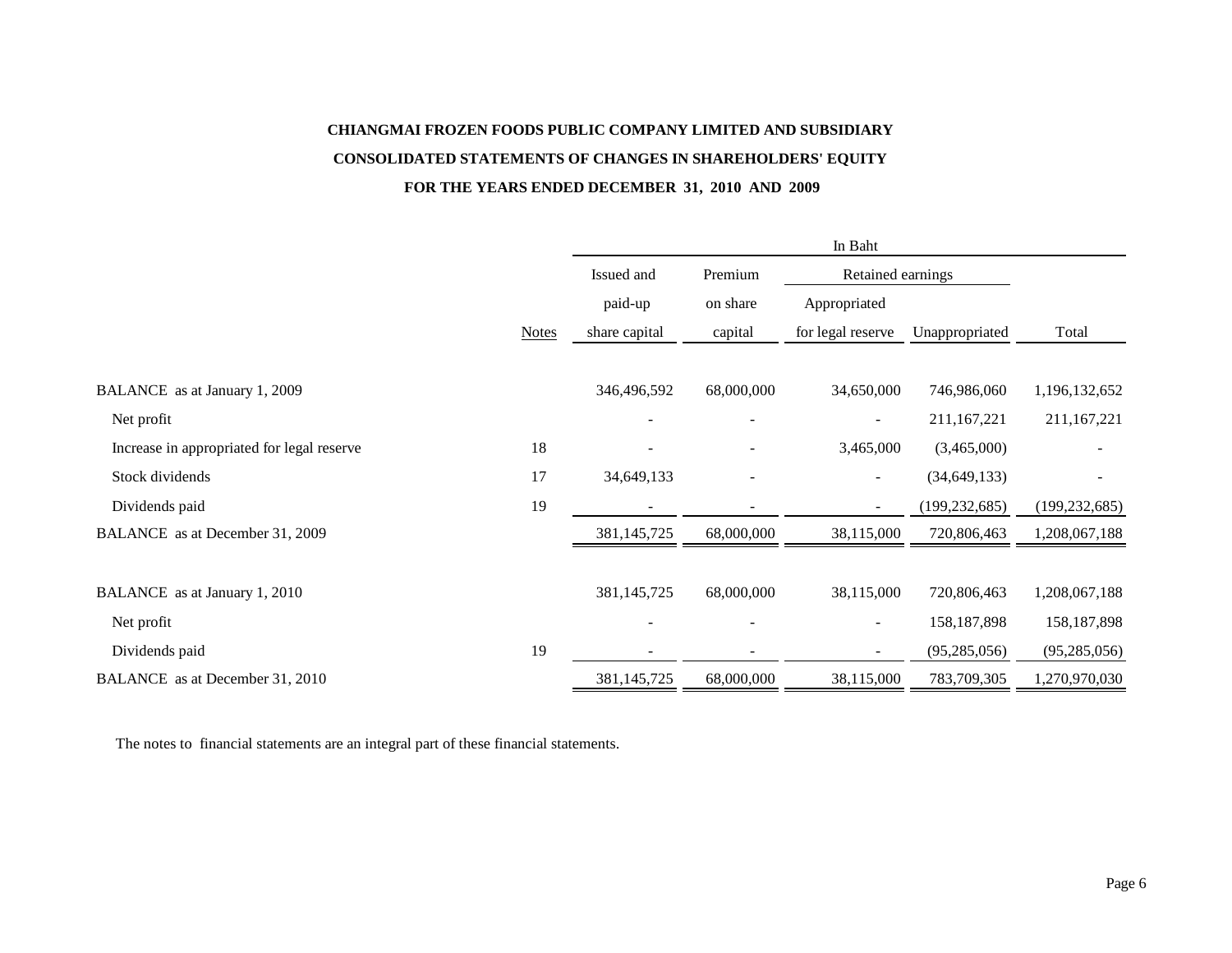# **CHIANGMAI FROZEN FOODS PUBLIC COMPANY LIMITED SEPARATE STATEMENTS OF CHANGES IN SHAREHOLDERS' EQUITY**

## **FOR THE YEARS ENDED DECEMBER 31, 2010 AND 2009**

|                                            |              | In Baht       |                     |                   |                 |                 |  |  |
|--------------------------------------------|--------------|---------------|---------------------|-------------------|-----------------|-----------------|--|--|
|                                            |              | Issued and    | Premium<br>on share | Retained earnings |                 |                 |  |  |
|                                            |              | paid - up     |                     | Appropriated      |                 |                 |  |  |
|                                            | <b>Notes</b> | share capital | capital             | for legal reserve | Unappropriated  | Total           |  |  |
| BALANCE as at January 1, 2009              |              | 346,496,592   | 68,000,000          | 34,650,000        | 737,314,214     | 1,186,460,806   |  |  |
| Net profit                                 |              |               | $\qquad \qquad -$   |                   | 207,053,970     | 207,053,970     |  |  |
| Increase in appropriated for legal reserve | 18           |               |                     | 3,465,000         | (3,465,000)     |                 |  |  |
| Stock dividends                            | 17           | 34,649,133    |                     |                   | (34, 649, 133)  |                 |  |  |
| Dividends paid                             | 19           |               |                     |                   | (199, 232, 685) | (199, 232, 685) |  |  |
| BALANCE as at December 31, 2009            |              | 381,145,725   | 68,000,000          | 38,115,000        | 707,021,366     | 1,194,282,091   |  |  |
| BALANCE as at January 1, 2010              |              | 381,145,725   | 68,000,000          | 38,115,000        | 707,021,366     | 1,194,282,091   |  |  |
| Net profit                                 |              |               |                     |                   | 159,723,674     | 159,723,674     |  |  |
| Dividends paid                             | 19           |               |                     |                   | (95, 285, 056)  | (95, 285, 056)  |  |  |
| BALANCE as at December 31, 2010            |              | 381,145,725   | 68,000,000          | 38,115,000        | 771,459,984     | 1,258,720,709   |  |  |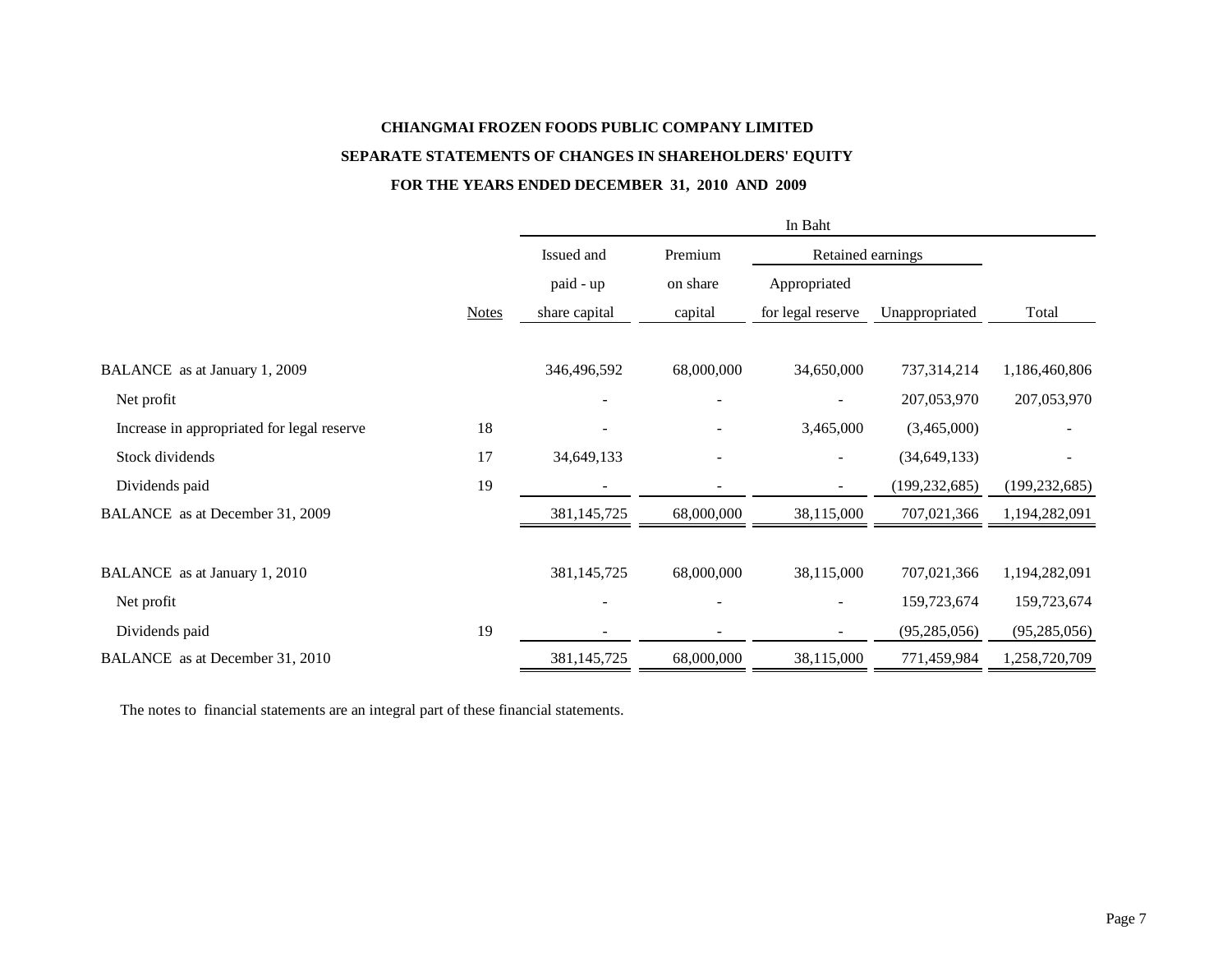## **STATEMENTS OF CASH FLOWS**

## **FOR THE YEARS ENDED DECEMBER 31, 2010 AND 2009**

|                                                               |              | In Baht              |              |                      |  |  |
|---------------------------------------------------------------|--------------|----------------------|--------------|----------------------|--|--|
|                                                               | Consolidated |                      | Separate     |                      |  |  |
|                                                               |              | financial statements |              | financial statements |  |  |
|                                                               | 2010         | 2009                 | 2010         | 2009                 |  |  |
| CASH FLOWS FROM OPERATING ACTIVITIES                          |              |                      |              |                      |  |  |
| Profit before income tax                                      | 159,631,040  | 213,097,930          | 161,166,816  | 207,053,970          |  |  |
| Adjustments to reconcile net profit to net cash               |              |                      |              |                      |  |  |
| provided by operating activities                              |              |                      |              |                      |  |  |
| Unrealized gain on exchange rate                              | (35, 384)    | (128, 127)           | (43,931)     | (117, 344)           |  |  |
| Reversal of doubtful accounts                                 | (6,646)      | (14,064)             | (6,646)      | (14,064)             |  |  |
| Reversal of loss on diminution of inventories                 | (582, 859)   | (491,095)            | (582, 859)   | (491,095)            |  |  |
| Loss (Gain) on disposal of equipment and written off          | (1,180,123)  | 293,974              | (665, 639)   | 293,974              |  |  |
| Depreciation                                                  | 68,496,491   | 68,780,389           | 68,140,249   | 68,564,892           |  |  |
| Amortization of computer software                             | 182,260      | 338,162              | 182,260      | 338,162              |  |  |
| Amortization of witholdding tax                               | 1,798        |                      |              |                      |  |  |
| Profit from operating activities before change in operational |              |                      |              |                      |  |  |
| assets and liabilities                                        | 226,506,577  | 281,877,169          | 228,190,250  | 275,628,495          |  |  |
| Decrease (Increase) in operational assets                     |              |                      |              |                      |  |  |
| Trade accounts receivable - related companies                 | (346, 562)   | 14,751,689           | (6,049,412)  | 22,877,626           |  |  |
| Trade accounts receivable - other companies                   | (8,293,130)  | 24,902,673           | (7,598,304)  | 19,928,955           |  |  |
| Inventories                                                   | 92,227,437   | (47, 925, 301)       | 92,227,437   | (47, 925, 301)       |  |  |
| Accounts receivable - planters                                | (9,505,875)  | (91,098)             | (9,505,875)  | (91,098)             |  |  |
| Value added tax receivable                                    | 5,165        | (167,766)            | 12,563       | (415,012)            |  |  |
| Other current assets                                          | (617,076)    | 3,178,116            | (619, 892)   | 3,123,810            |  |  |
| Other non - current assets                                    | 268,127      | (2,240,957)          | 268,127      | (2,240,957)          |  |  |
| Increase (Decrease) in operational liabilities                |              |                      |              |                      |  |  |
| Trade accounts payable                                        | (10,079,564) | 15,305,001           | (10,079,564) | 15,477,327           |  |  |
| Accrued expenses - related companies                          | 404,399      | 114,498              | 395,809      | (197, 192)           |  |  |
| Accrued expenses - other companies                            | (3,185,530)  | 8,507,903            | (2,978,202)  | 8,410,671            |  |  |
| Other current liabilities                                     | 1,081,244    | (300, 688)           | 1,070,155    | (232, 168)           |  |  |
| Cash receipt from operation                                   | 288,465,212  | 297,911,239          | 285,333,092  | 294, 345, 156        |  |  |
| Income tax paid                                               | (818, 625)   | (2,035,308)          | (67, 176)    | (70, 268)            |  |  |
| Net cash provided by operating activities                     | 287,646,587  | 295,875,931          | 285,265,916  | 294,274,888          |  |  |